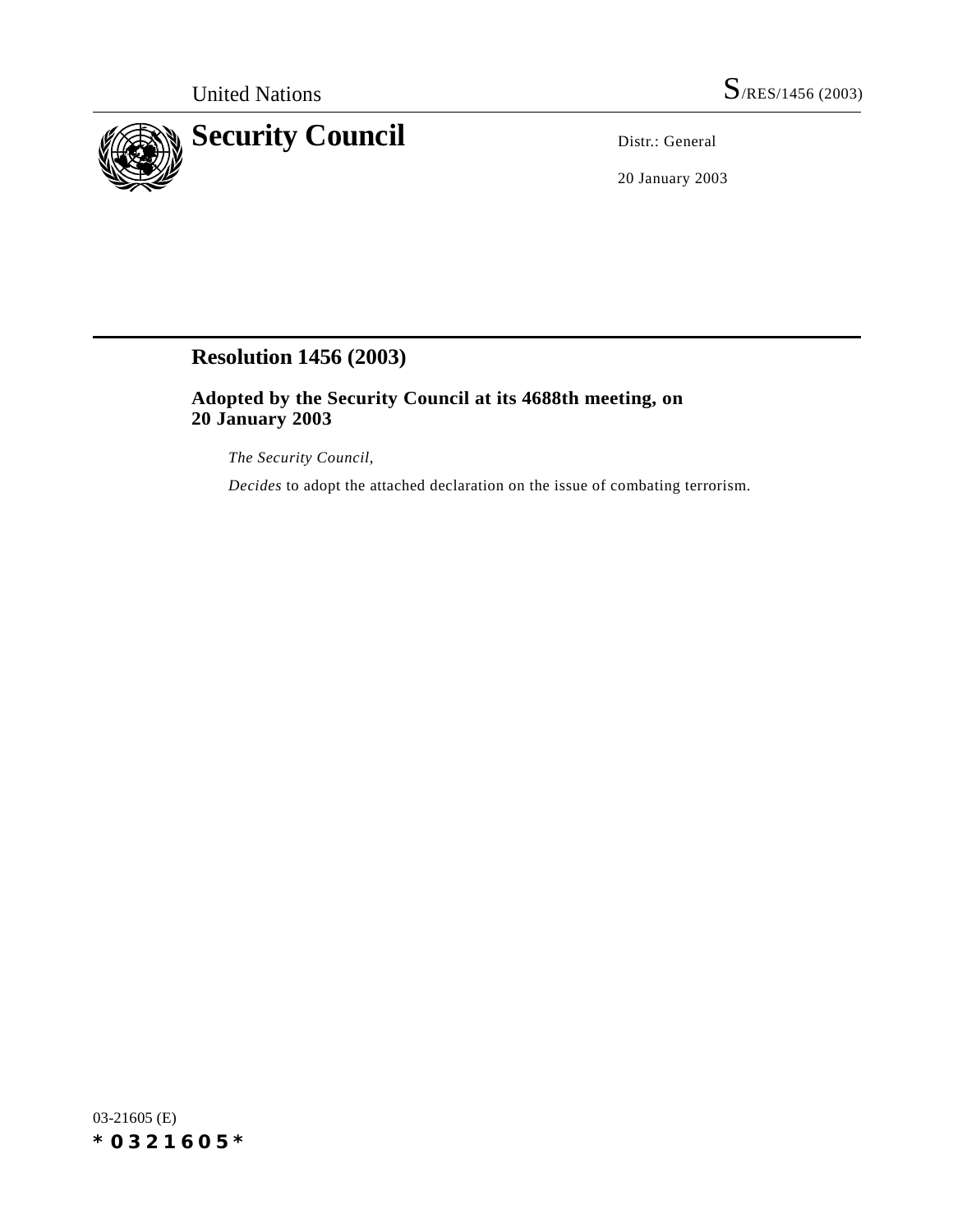## **Annex**

*The Security Council*,

*Meeting* at the level of Ministers for Foreign Affairs on 20 January 2003 reaffirms that:

- terrorism in all its forms and manifestations constitutes one of the most serious threats to peace and security;
- any acts of terrorism are criminal and unjustifiable, regardless of their motivation, whenever and by whomsoever committed and are to be unequivocally condemned, especially when they indiscriminately target or injure civilians;
- there is a serious and growing danger of terrorist access to and use of nuclear, chemical, biological and other potentially deadly materials, and therefore a need to strengthen controls on these materials;
- it has become easier, in an increasingly globalized world, for terrorists to exploit sophisticated technology, communications and resources for their criminal objectives;
- measures to detect and stem the flow of finance and funds for terrorist purposes must be urgently strengthened;
- terrorists must also be prevented from making use of other criminal activities such as transnational organized crime, illicit drugs and drug trafficking, money-laundering and illicit arms trafficking;
- since terrorists and their supporters exploit instability and intolerance to justify their criminal acts the Security Council is determined to counter this by contributing to peaceful resolution of disputes and by working to create a climate of mutual tolerance and respect;
- terrorism can only be defeated, in accordance with the Charter of the United Nations and international law, by a sustained comprehensive approach involving the active participation and collaboration of all States, international and regional organizations, and by redoubled efforts at the national level.

\* \* \*

The Security Council therefore calls for the following steps to be taken:

- 1. All States must take urgent action to prevent and suppress all active and passive support to terrorism, and in particular comply fully with all relevant resolutions of the Security Council, in particular resolutions 1373 (2001), 1390 (2002) and 1455 (2003);
- 2. The Security Council calls upon States to:
	- (a) become a party, as a matter of urgency, to all relevant international conventions and protocols relating to terrorism, in particular the 1999 international convention for the suppression of the financing of terrorism and to support all international initiatives taken to that aim, and to make full use of the sources of assistance and guidance which are now becoming available;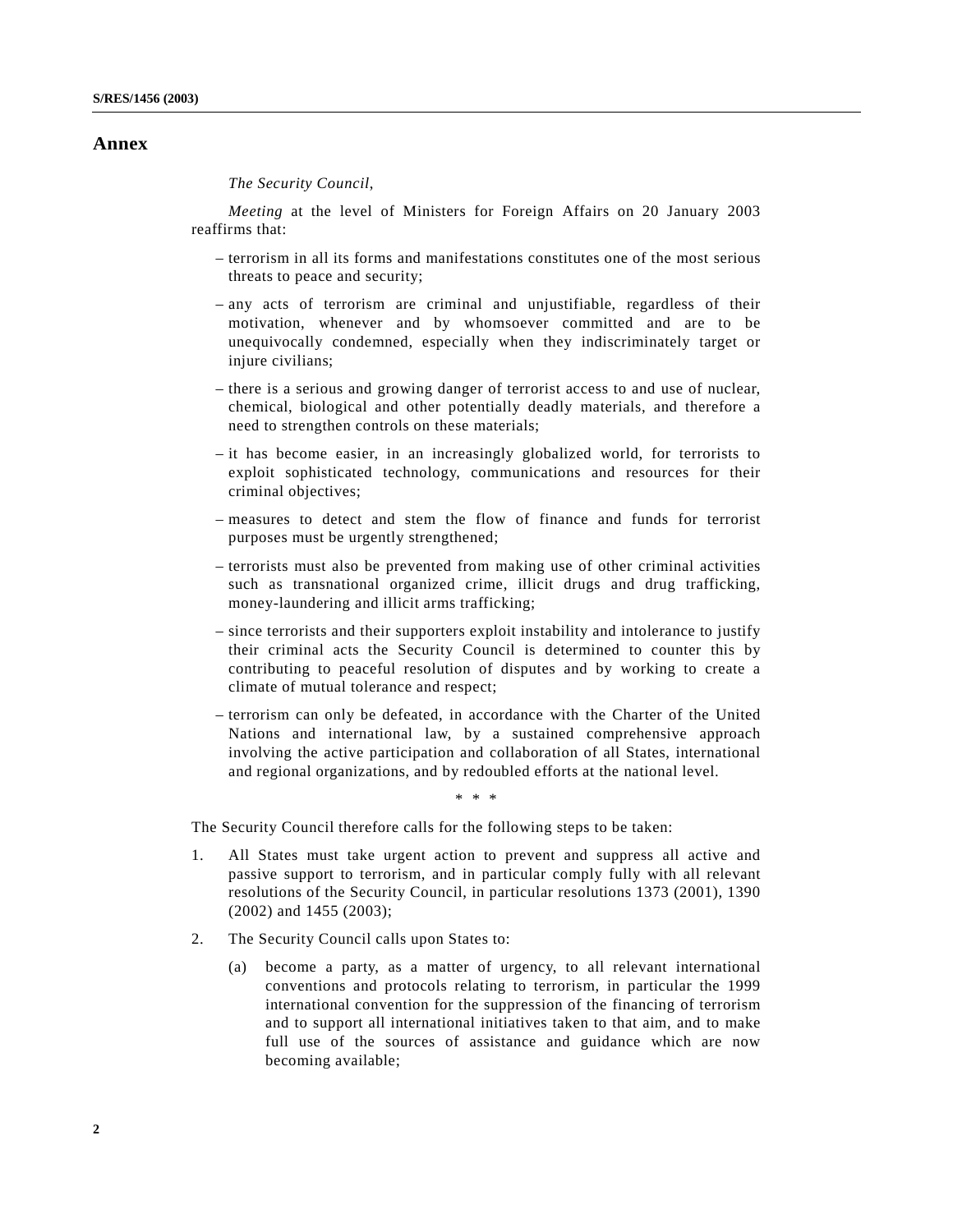- (b) assist each other, to the maximum extent possible, in the prevention, investigation, prosecution and punishment of acts of terrorism, wherever they occur;
- (c) cooperate closely to implement fully the sanctions against terrorists and their associates, in particular Al-Qaeda and the Taliban and their associates, as reflected in resolutions 1267 (1999), 1390 (2002) and 1455 (2003), to take urgent actions to deny them access to the financial resources they need to carry out their actions, and to cooperate fully with the Monitoring Group established pursuant to resolution 1363 (2001);
- 3. States must bring to justice those who finance, plan, support or commit terrorist acts or provide safe havens, in accordance with international law, in particular on the basis of the principle to extradite or prosecute;
- 4. The Counter-Terrorism Committee must intensify its efforts to promote the implementation by Member States of all aspects of resolution 1373 (2001), in particular through reviewing States' reports and facilitating international assistance and cooperation, and through continuing to operate in a transparent and effective manner, and in that regard the Council;
	- (i) stresses the obligation on States to report to the CTC, according to the timetable set by the CTC, calls on the 13 States who have not yet submitted a first report and on the 56 States who are late in submitting further reports to do so by 31 March, and requests the CTC to report regularly on progress;
	- (ii) calls on States to respond promptly and fully to the CTC's requests for information, comments and questions in full and on time, and instructs the CTC to inform the Council of progress, including any difficulties it encounters;
	- (iii) requests the CTC in monitoring the implementation of resolution 1373 (2001) to bear in mind all international best practices, codes and standards which are relevant to the implementation of resolution 1373 (2001), and underlines its support for the CTC's approach in constructing a dialogue with each State on further action required to fully implement resolution 1373 (2001);
- 5. States should assist each other to improve their capacity to prevent and fight terrorism, and notes that such cooperation will help facilitate the full and timely implementation of resolution 1373 (2001), and invites the CTC to step up its efforts to facilitate the provision of technical and other assistance by developing targets and priorities for global action;
- 6. States must ensure that any measure taken to combat terrorism comply with all their obligations under international law, and should adopt such measures in accordance with international law, in particular international human rights, refugee, and humanitarian law;
- 7. International organizations should evaluate ways in which they can enhance the effectiveness of their action against terrorism, including by establishing dialogue and exchanges of information with each other and with other relevant international actors, and directs this appeal in particular to those technical agencies and organizations whose activities relate to the control of the use of